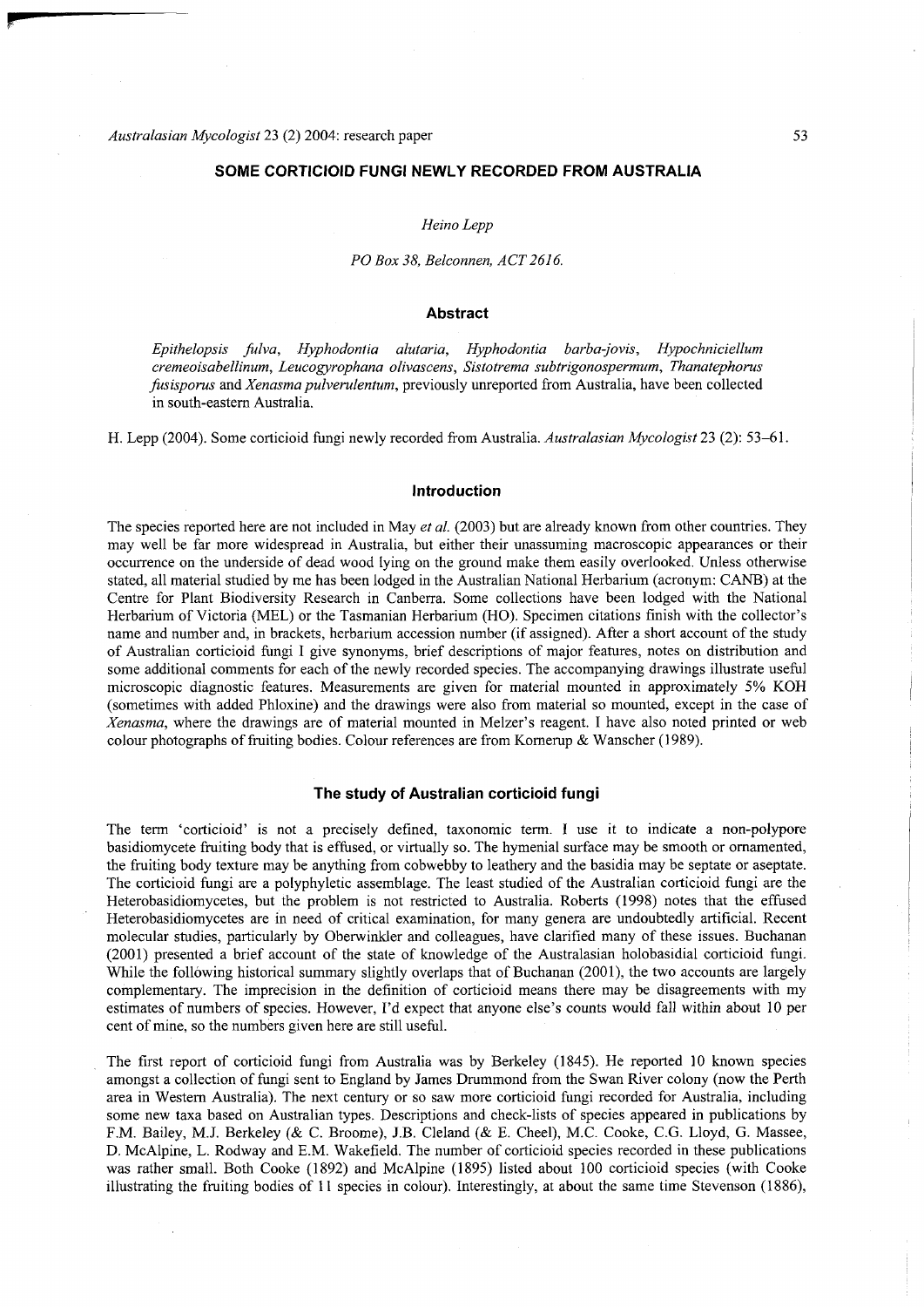using the same or very similar species concepts, recorded about 130 species in Britain. Brittlebank's (c. 1940) mimeographed catalogue listed about 150 species for Australia. Both McAlpine and Brittlebank based their lists on published papers by other authors rather than on critical examination of specimens.

The New Zealander G.H. Cunningham has been the major contributor to our knowledge of Australian corticioid fungi. In the 1950s he published 12 lengthy papers about Australasian holobasidial corticioid fungi. These papers, supplemented with additional findings, were brought together in a posthumously published monograph (Cunningham 1963) with about 100 species recorded from Australia. The publications were based on examination of both existing herbarium collections and additional specimens sent to him by a wide range of correspondents, including many from Australia. He was also able to spend extended periods in the herbarium of the Royal Botanic Gardens at Kew, where he studied Kew's holdings of Australian fungi. His visits to Europe, and his northern hemisphere correspondents, also allowed him to study authentic material of diverse taxa. This background enabled him to bring a discerning eye to the Australian material and place it in a world context. Most importantly, Cunningham subjected his specimens to thorough microscopic examination. While Cunningham's monograph is now taxonomically dated and contains some dubious statements, it is still indispensable when used in conjunction with more modern literature relating to other parts of the world. There is no other monographic treatment of Australian corticioid fungi.

From the mid-1950s other mycologists have added to knowledge of Australian corticioid fungi. In particular it is worth noting the contributions by P.K. Buchanan, W. Jülich, R.A. Maas Geesteranus, D.A. Reid, J.A. Stalpers, P.H.B. Talbot and J.H. Warcup. Their papers, containing written descriptions and illustrations, gave new records, new taxa and re-assessments of Cunningham's types. A series of papers by Warcup and Talbot documented corticioid orchid mycorrhizas as well as some corticioid fungi isolated as mycelia from soil. Their work resulted in a significant addition to our knowledge, especially of those corticioids with insubstantial fruiting bodies—in genera such as *Ceratobasidium, Thanatephorus* and *Tulasnella*. Many of these taxa, because of their *Rhizoctonia* anamorphs, are dealt with by Roberts (1999), who included re-assessments of some Warcup and Talbot taxa. The studies reported by Price (1975) were done in Australia and the published account is based on her PhD thesis. Unfortunately, the published account contains no collecting localities. I understand collection localities are given in the thesis, but I have not seen the thesis. Apart from the mycologists noted by name many more have contributed in passing, for example, by citing Australian collections held in both Australian and overseas herbaria—and such contributions are recorded in May *et al.* (2003).

Many corticioid species appear to be very widespread, with representatives from different continents showing virtually identical macro and micro features. This has naturally prompted the question as to whether such 'species' are really single, widespread species or species complexes. There has been much investigation of this issue in the northern hemisphere, using mating tests and molecular studies, but much more needs to be done to see where the Australian representatives of such taxa fit in.

The taxonomic and bibliographic catalogue by May *et al.* (2003) has greatly eased the problem of tracking down relevant literature. That catalogue records about 350 corticioid species for Australia—although without any guarantee as to the correctness of any record. As the authors warn, they have simply listed all the species that have been recorded, in print, for Australia. Taking the 350 at face value it is instructive to compare this with the 1,320 species that Ginns (1998) lists for North America. Given these numbers, along with the abundance of habitats in Australia, it seems reasonable to suppose that there are at least another thousand species out in the Australian bush. Using the evidence in Ginns (1998), about 780 of those 1,320 North American species were added to the record during the period 1926-1998. This dwarfs the corresponding Australian increase. Notwithstanding the contributions by Cunningham and others and, while making allowances for factors such as changing species concepts and misidentifications of specimens, these figures still give some indication of the lack of attention given to Australian corticioid fungi by modern mycologists.

Corticioid fungi feature very little in Australian field guides, with the norm being to have one or two species illustrated. Hood's (2003) semi-popular book contains brief descriptions, comments and black and white drawings of macroscopic and microscopic features of a dozen species. The fungal website of the Australian National Botanic Gardens ([http://www.anbg.gov.au/fungi/\)](http://www.anbg.gov.au/fungi/) features photographs of about 45 Australian corticoid fungi (many not yet identified to species), and each photograph has an associated herbarium specimen at CANB. At present, the only way to access all of them is via taxon names in the photo list **([http://www.anbg.gov.au/fungi/images-captions/index-list.html\)](http://www.anbg.gov.au/fungi/images-captions/index-list.html).** Whil e a few of these photos are used to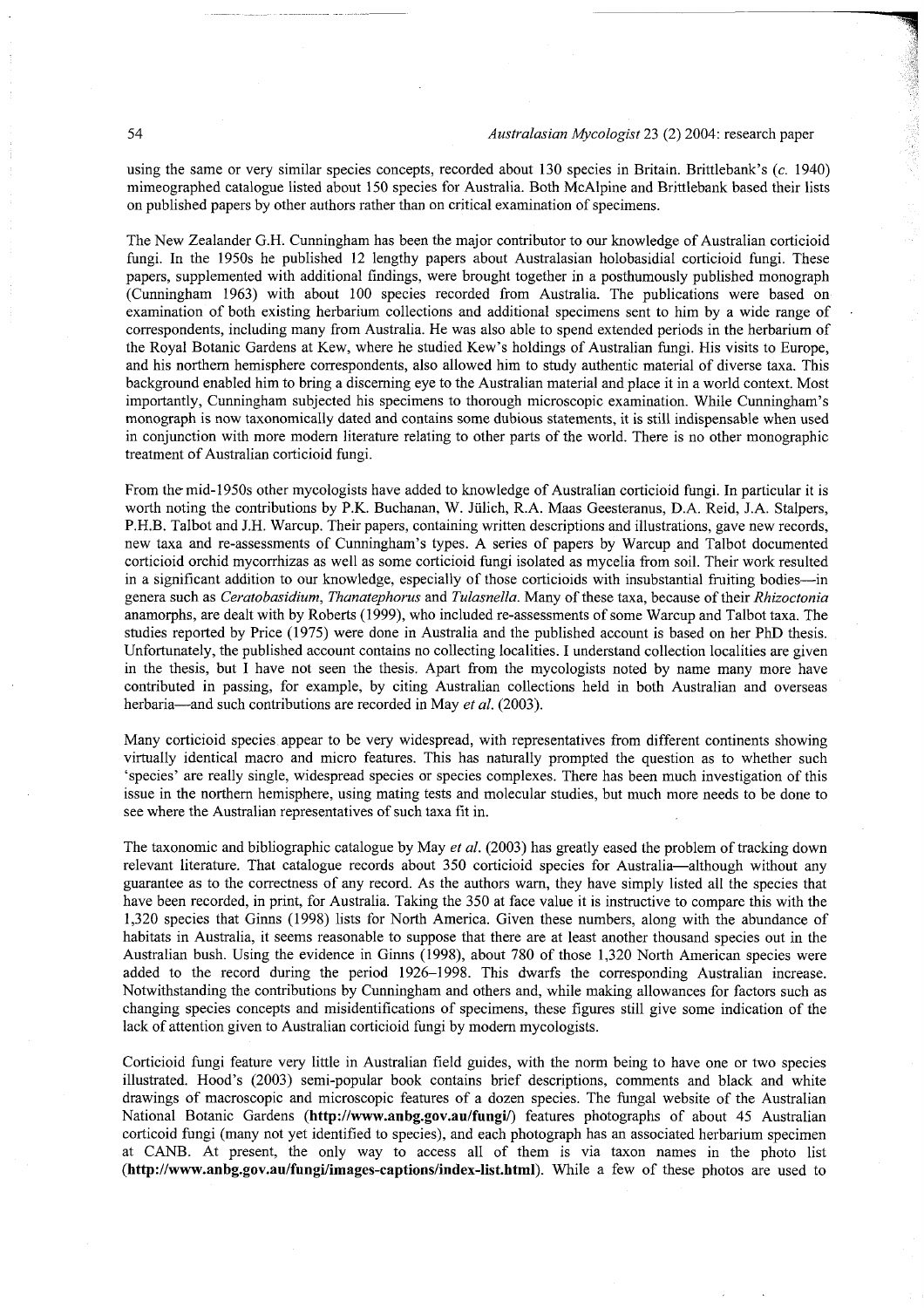illustrate some points made in the website, most are not yet referred to. I intend to add a more detailed section about corticioid fungi to that website and so make it easier to find just the corticioid photos.

Anecdotal evidence suggests that there is not a great number of herbarium collections of Australian corticioid fungi and that many of these are at least several decades old (with limited field notes and without the benefit of recent, critical study). My collections are held at CANB and most are less than a decade old. They have been gathered as a result of general collecting, aiming to sample widely, both in terms of geography and habitats, and making use of whatever opportunities have arisen. There is a small number of collections by other collectors, bringing the total in CANB to between 1,500 and 2,000 specimens. While useful, these constitute a small amount of material that must be far from representative of both the species in Australia and their distribution. The bulk of the material comes from south-east Australia (roughly in a quadrilateral formed by Newcastle, Lake Torrens, Adelaide and Hobart), with a small amount from the tropics and the inland areas in south-west Western Australia. Much of this material is not fully determined, but it is clear that CANB has examples of known species, that are presently unrecorded from Australia, as well as specimens I cannot immediately place in known species. Over time I hope to report on these finds, as well as studies based on collections in other herbaria. In this paper I record eight known species with immediately distinctive micro-characters. Though most are based on single collections I think it worthwhile to document the presence of these species in Australia sooner rather than later.

## **Brief specimen descriptions and comments**

# *Epithelopsis fulva* (G. Cunn.) Julich, *Persoonia* 8: 457 (1976). Figure 1

### *Epithele fulva* G. Cunn., *Trans. Roy. Soc. New Zealand* 83: 631 (1956).

The fruiting body is effused, white to creamy and with a velvety appearance to the naked eye. A low power microscope (or a good hand lens) shows a strigose surface, owing to the abundant hyphal pegs. The specimen covered several square centimetres and was up to about 250 µm thick. *Hyphal system*: dimitic; generative hyphae hyaline, thick-walled, with clamps,  $2.4-4.8$  µm diameter, the walls to  $1.2$  µm; skeletal hyphae hyaline, smooth, 3.2-4.8 um diameter, the walls to 2 um. *Spores:* ellipsoidal, hyaline, thick-walled, smooth, inamyloid, cyanophilous,  $10-12 \times 6.4-7.2$  µm. *Basidia*: clavate, with 4 sterigmata,  $24-28 \times 6-8$  µm. *Cystidia*: scattered moniliform gloeocystidia—both embedded and reaching the hymenia l surface. *Hyphal pegs:* the individual hyphae are almost always acuminate, rarely with obtuse apices. Occasional pegs are composed of as few as 4 or 5 hyphae but mostly the pegs are dense bundles of numerous hyphae. The pegs arise from near the substrate, traverse the context and project from 90 to  $160 \mu m$  beyond the hymenium. The hyphae are aseptate, to 4.8  $\mu$ m diameter with walls to 1.6 um.

Specimen studied: NSW, Kosciuszko National Park, Merritts Spur (near upper end of Easy Does It quad), on well-rotted wood by eucalypt-dominated creek side, with sparse understorey, 13 January 2002, *H. Lepp 3584* (CANB 649607).

*Comments:* The species was described from New Zealand and is also known from Patagonia (Greslebin & Rajchenberg 2003). Ryvarden (1978) reported it from Africa, but Hjortstam, Manjon & Moreno (1988) opined that the African collection wa s a species of *Epithele.* Julich (1976) created the genus *Epithelopsis* to accommodate *Epithele fulva* (in his view an anomalous *Epithele*). Cunningham (1963) regarded this species as monomitic, with the hyphae of the pegs '... modified generative hyphae, each tapering from base to apex, aseptate save near the base, and with walls thickened to  $1 \mu m'$  but Jülich (1976) found the hyphal system to be dimitic and recorded skeletal hyphae as 'loosely arranged' and 'often with secondary septa'. In the basal layer of the Australian specimen I found examples of what I consider to be skeletal hyphae with secondary septa.

Interestingly, while the illustration in Cunningham (1963) shows clamped hyphae in the subhymenium, in the basal layer there are simply septate hyphae (which I interpret as secondarily septate skeletals). Currently there are two species in the genus, the other being *Epithelopsis bosei* A.B. De, with depressed cylindric spores, 15–21 x 4.5-5.2 u m (Boidin & Gilles 2000). *Photograph:* None .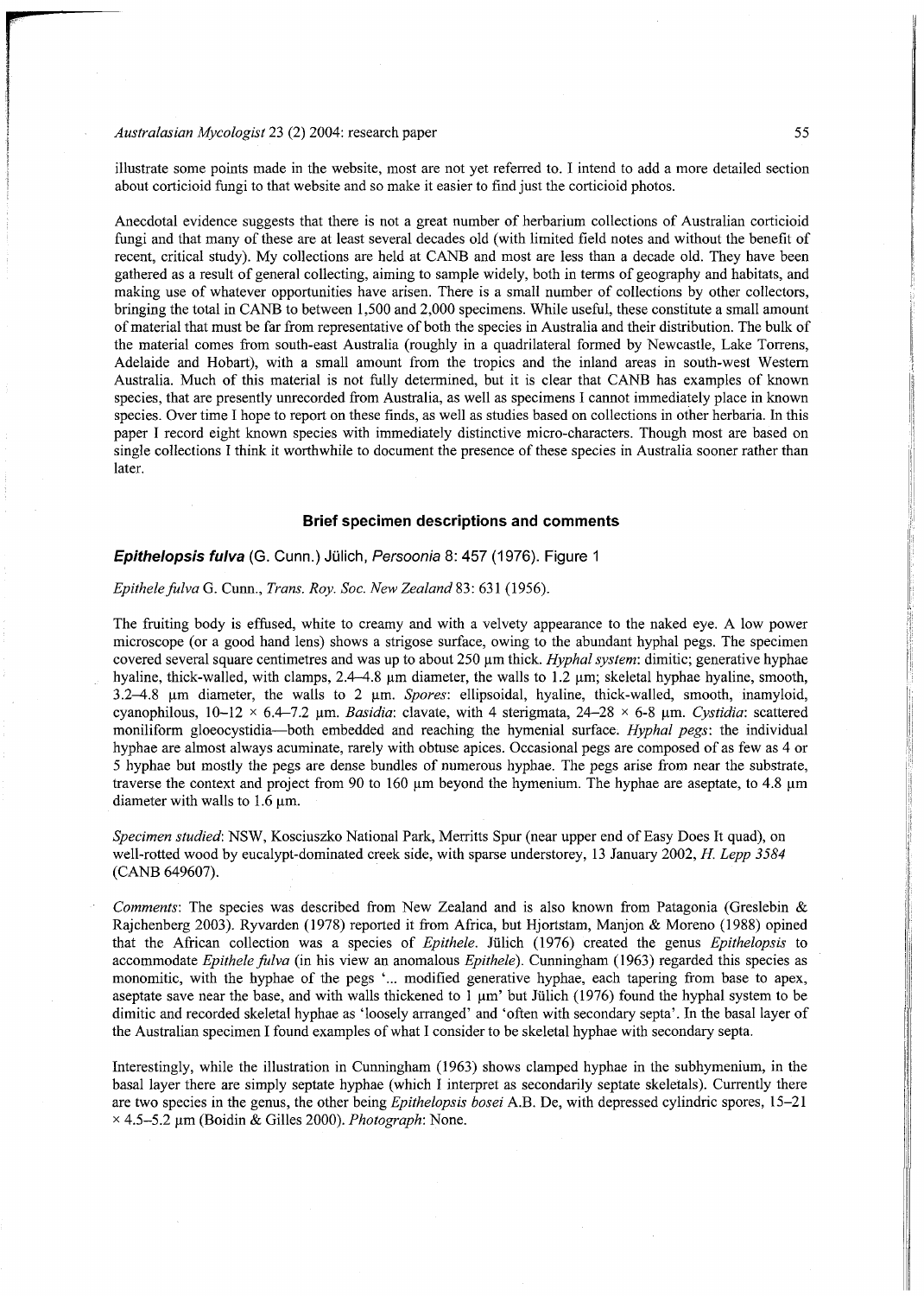$\overline{\mathbb{I}}$ 



**Fig. 1** *Epithelopsis fulva:* **a** basidium; **b** spores; **c** gloeocystidia; **d** sporocarp section (empasizing hyphal pegs & basal layer. **Fig. 2** *Hyphodontia alutaria:* **a** lagenocystidia; **b** haloed, capitate cystidia; **c** basidium; **d** smooth cystidium extending beyond hymenium. **Fig. 3** *Hyphodontia barba-jovis* (JHWillis s.n.): **a** basidia; **b** apex of a tubular eystidium; **c** aculeal apex (margin dotted) showing tubular cystidia. **Fig. 4** *Hypochnicium cremeoisabellinum:* basidium & spores. **Fig.** 5 *Leucogyrophana olivascens:* **a** basidium; **b** spores; **c** cystidium. **Fig. 6** *Sistotrema subtrigonospermum:* **a** basidia; **b** loose spores; **c** octet of spores (as seated atop a basidium). **Fig. 7** *Thanatephorus tusisporus.* **a** basidium; **b** spores (two germinating by repetition). **Fig. 8** *Xenasma pulverulentum:* **a** spores; **b** capitate cystidia. Scale bar = 10 um, except Fig. 1d (=100 um), Fig. 2d (=25 um) and Fig. 3c (=40 um).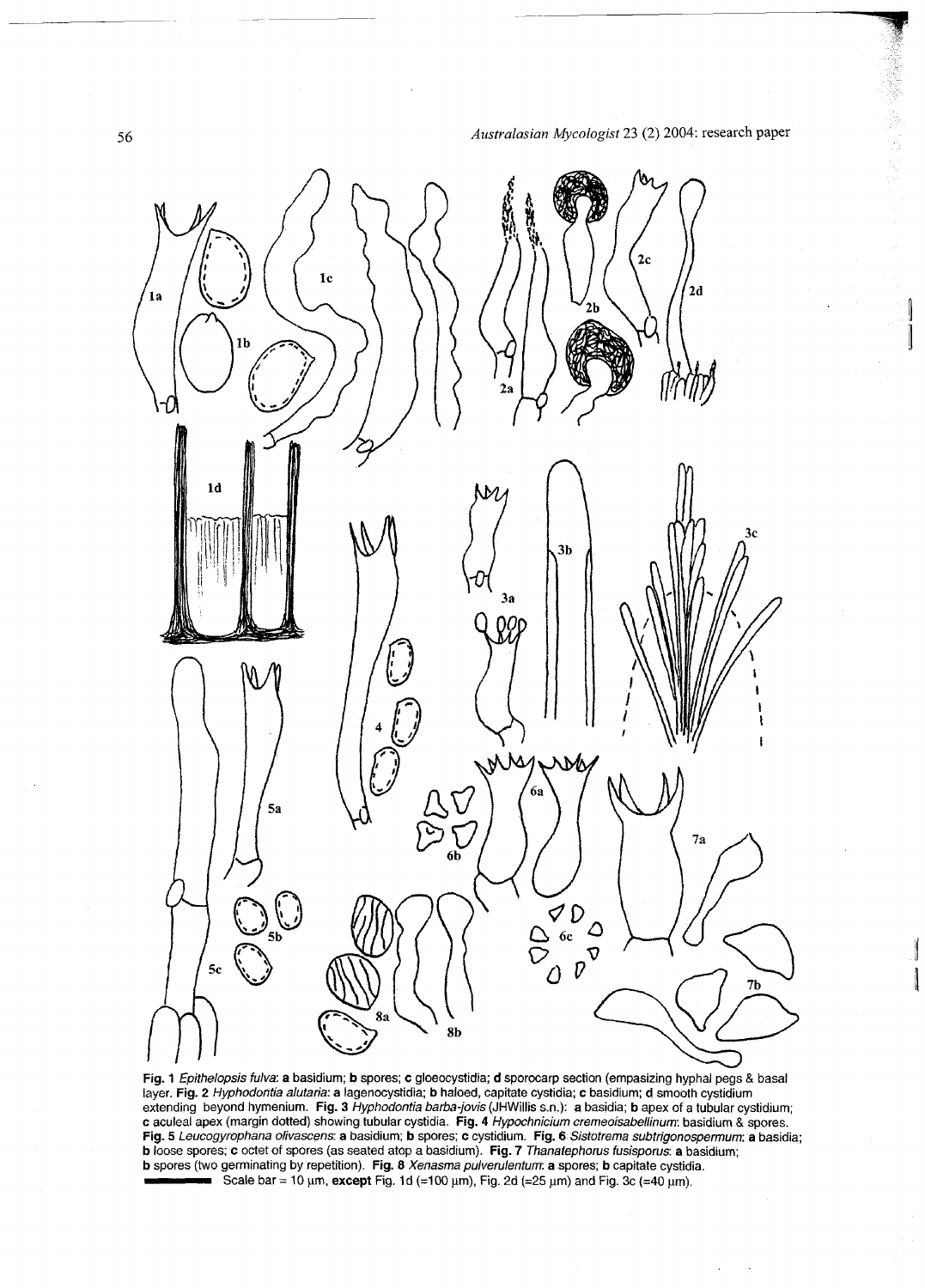Hyphodontia alutaria (Burt) J. Erikss. Symb. Bot. Upsal. 16: 104 (1958). Figure 2

*Peniophora alutaria* Burt, *Ann. Missouri Bot. Gard.* 12: 332 (1925). *Grandinia alutaria* (Burt) Julich, *Int. J. Mycol. Lichenol.* 1:35 (1982).

The fruiting body is pale yellow (2A4–3A4) and grandinioid. *Hyphal system*: monomitic; hyphae hyaline, thinwalled, with clamps, 2.4-4.0 um diameter. *Spores*: ellipsoidal, hyaline, thin-walled, smooth, inamyloid, 4.4-5.6 **x** 3.2–4.0 μm. *Basidia*: sub-urniform, with 4 sterigmata, 16–20 × 4.0–4.8 μm. Cystidia: of two types. (1) Lagenocystidia, with thickened walls, are abundant,  $26-30 \times 3.2-4.0$  µm. (2) smooth, thin-walled cystidia, mostly capitate to some degree, but not always. The latter type may grow to 96 um in length. A small percentage of short capitate cystidia have resinous haloes.

Specimen studied: TASMANIA, Mt Field National Park, Lyrebird Nature Trail, on well-rotted wood in mixed rainforest, 7 April 2000, *H. Lepp 2725* (CANB 627026).

*Comments:* This is virtually a cosmopolitan species though Langer (1994) noted the lack of records from Australia and New Zealand. The abundance of lagenocystidia and septocystidia varies (Greslebin & Rajchenberg 2000). In the cited specimen I saw none of the septate cystidia pictured by Eriksson & Ryvarden (1976) and only a few cystidia with intercalary swellings. *Photograph:* Breitenbach & Kranzlin (1986), as *Grandinia alutaria.* 

*Hyphodontia barba-jovis* (Bull.) J. Erikss., Symb. Bot. Upsal. 16: 104 (1958). Figure 3

*Hydnum barba-jovis* Bull., *Hist. Champ. France:* 303 (1791). *Odontia barba-jovis* (Bull.) Fr., *Epicrisis Syst. Mycol.* 528 (1838). *Kneiffia irpicoides* P. Karst , *Bidr. Kdnn. Finl. Nat. Folk 4%:* 368 (1889). *Grandinia barba-jovis* (Bull.) Julich, *Int. J. Mycol. Lichenol.* 1: 35 (1982). *Hyphodontia irpicoides* (P. Karst.) Burds. & M.J. Larsen, *Mycotaxon* 17: 515 (1983).

Neither of the two collections studied came with descriptive notes of the fresh state. The dried specimens are pale brown and odontoid. The aculei are  $0.5-2.5$  mm long, dense, fimbriate and often merging to form compound teeth. *Hyphal system*: monomitic; hyphae hyaline, thin- to thick-walled, with clamps, 2.0–4.0 µm diameter. *Spores:* ellipsoidal, hyaline, thin-walled, smooth, inamyloid, 4.0–5.2 × 3.2–4.0 µm. *Basidia:* cylindrical but often with a slightly constricted waist, with 4 sterigmata, 10-16 <sup>x</sup> 4-5. 6 um. *Cystidia:* tubular cystidia arise from near the substrate, traverse the fruiting body and protrude well beyond the hymenium. These cystidia have thin-walled apices but are otherwise thick-walled. Bundles of these cystidia make up the core of each aculeus and the bulk of each bundle extends beyond the aculeal apex, with a small number of cystidia bending and protruding from the aculeus below the apex.

Specimens studied: VICTORIA: Sherbrooke Plantation, Sherbrooke Forest Park, Dandenong Ranges, on *Pinus,* 12 March 1977, *N.H. Sinnott 2216* (CANB 608161). South Gippsland, Nyora, on bark and wood of dead fallen branches in open *Eucalyptus obliqua* forest with much wire grass, 28 November 1990; *J.H. Willis s.n.* (MEL 262624).

*Comments:* This is a cosmopolitan species although Langer (1994) noted the lack of records from Australia. In the same monograph he recorded the spore sizes as  $4.5-6 \times 3.5-4.5$  µm. Cunningham (1959) recorded the species from New Zealand, noting that the New Zealand collections agreed with authentic specimens at Kew  $\cdot$ ... save that some are more brightly coloured and spores are slightly smaller'. He gave the spore sizes as  $4-5 \times$ 3-3.5  $\mu$ m. The spore sizes in the two Australian collections are a mix of those two ranges. *Photograph*: Breitenbach & Kranzlin (1986), as *Grandinia barba-jovis.* 

*Hypochniciellum cremeoisabellinum* (Litsch.) Hjortstam, *Mycotaxon* 13: 125 (1981). Figure 4

*Corticium cremeoisabellinum* Litsch., *Ann. Mycol.* 39: 117 (1941). *Leucogyrophana cremeoisabellinum* (Litsch.) Parmasto, *Eesti NSV Tead. Akad. Toim., Biol.,* 16: 385 (1967).

The fruiting body is soft, white and even. When fresh the surface is smooth, but short cracks appear on drying. The subiculum is a more open weave, more-or-less floccose. The specimen was irregularly spread over several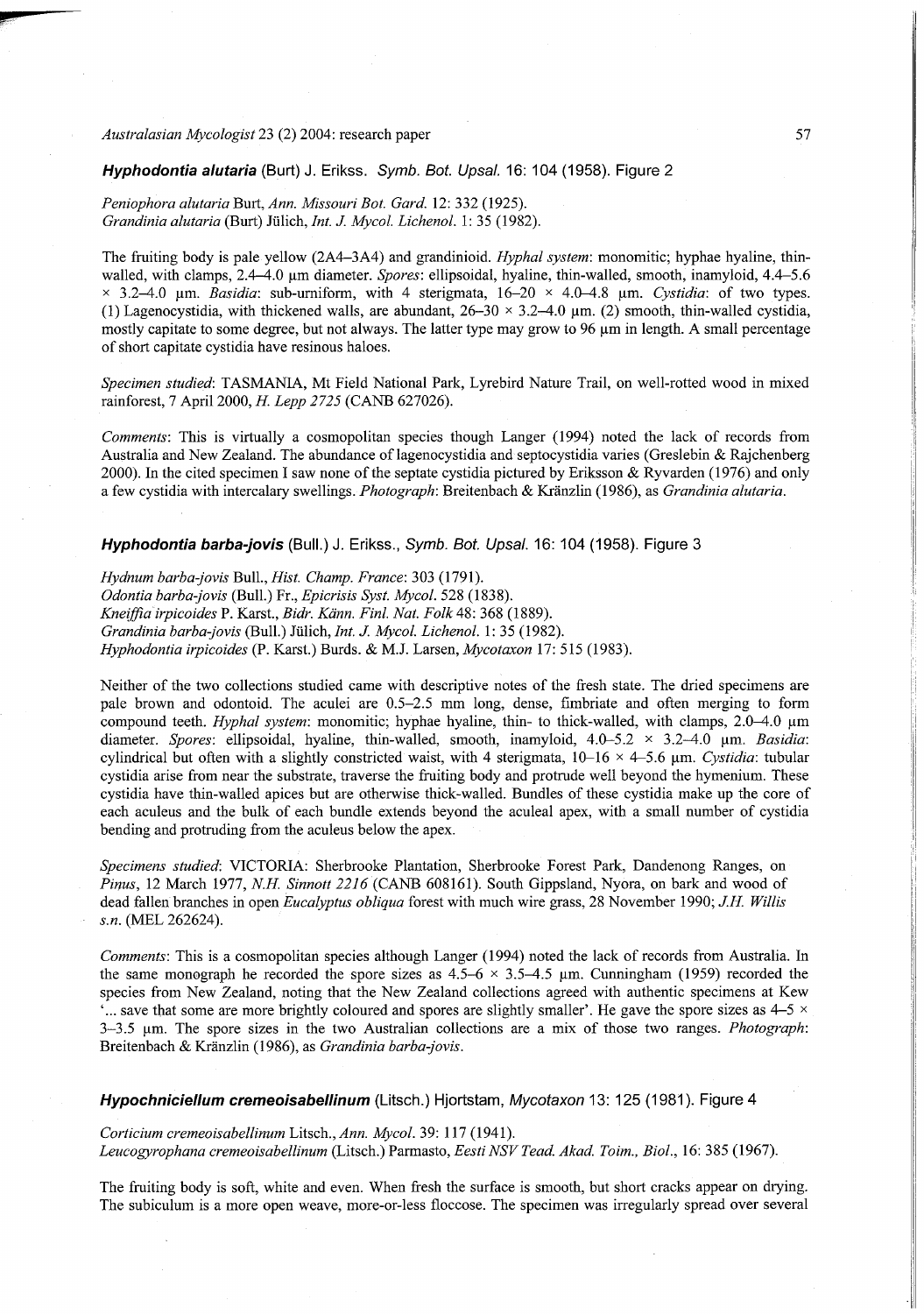square centimetres and grew to about 0.5mm thick. *Hyphal system:* monomitic; hyphae hyaline, smooth, thin (to slightly thickened) walls, with clamps, 2.4–3.2  $\mu$ m diameter. *Spores*: ellipsoidal, hyaline, thick-walled, smooth, ?amyloid (see the comments below), not cyanophilous,  $5.6-6.4 \times 3.6-4.4$  µm. *Basidia:* clavate, with (2-) 4 sterigmata, 23–32 (-36) × 4.8–6.0 µm. Cystidia: none.

Specimen studied: NSW, Kosciuszko National Park, Merritts Spur (near upper end of Easy Does It quad), on well-rotted wood by eucalypt-dominated creek side, with sparse understorey, 13 January 2002, *H. Lepp 3583*  (CANB 649606).

*Comments:* Previously the species had been known from Europe (Eriksson & Ryvarden 1976), Tierra del Fuego (Hjortstam & Ryvarden 1985) and the Russian Far East (Kotiranta & Mukhin 1988). Eriksson & Ryvarden (1976), while reporting that the spores were a 'very light shadow of grey' in Melzer's, described them as inamyloid. In the specimen described above, the spores immediately turned dark grey-blue in Melzer's. When erected by Hjortstam & Ryvarden (1980) the genus held one species, with thick-walled, cyanophilous spores that were neither amyloid nor dextrinoid. When Hjortstam (1981) emended the genus, to include three anomalous *Leucogyrophana* species, he described the spores as 'thick-walled, cyanophilous, in some species with walls greyish in Melzer's reagent'. In the same pape r Hjortstam noted that *H. cremeoisabellinum* wa s a little-known species and that possibly more than one taxon was involved. Rajchenberg & Wright (1987) compared *Hypochniciellum iaganicum* (Spegazzini) Rajchenberg & Wright, based on a type from a location given simply as 'Fuegia', with two Tierra del Fuegian collections of *H. cremeoisabellinum* which had been reported by Hjortstam & Ryvarden (1985). Rajchenberg & Wright (1987) stated that these three Fuegian collections all had acynophilous spores that showed a strong or dark greyish reaction in Melzer's. The only difference appeared to be in spore size ranges (6-8  $\times$  4-5 µm for *H. iaganicum*, 5-7  $\times$  3.5-5 µm for the two *H. cremeoisabellinum* collections). While Rajchenberg & Wright (1987) noted the strong possibility that the two are conspecific (in which case *H. iaganicum* would take priority) they echoed Hjortstam's (1981) caution and noted the need for more collections and interfertility studies to delimit these species. *Photograph:* None .

# *Leucogyrophana olivascens* (Berk. & M.A. Curtis) Ginns & Weresub, *Mem. N.Y. Bot. Gard.* 28: 96 (1976). Figure 5

*Corticium olivascens* Berk. & M.A. Curtis, *Grevillea* 1: 179 (1873).

The fresh fruiting body has a soft consistency. There is a white, arachnoid to floccose margin, then yellow (near 2A8, 3A8) and towards the centre yellowish orange or greyish yellow (near 4B7 , 4C7). The subiculum is white. The hymenium is tuberculate. When dry the hymenium becomes a very brittle crust over the subiculum. There are some weak, white cordons at the margins. The specimen examined is about  $6 \times 2$  cm in area and less then 1 mm thick. *Hyphal system*: monomitic; hyphae hyaline, smooth to densely encrusted, thin-walled, with clamps, 4.0-6.0 um diameter. *Spores:* ovoid to broadly ellipsoidal, pale yellow-brown, slightly thickened walls, smooth, dextrinoid, a few cyanophilous, 5.6-7.2 **x** 4.0-4.8 um. *Basidia:* clavate, with 4 sterigmata, 22-2 8 **x** 4.4-5.6 um. *Cystidia:* hyaline, smooth, thin-walled, mostly cylindric, obtuse and with one clamped septum (very rarely 2 or 3) but there are also a small number of clamped, subulate cystidia. The cystidia generally extend no more than 40-60  $\mu$ m beyond the hymenial surface (very rarely to 100  $\mu$ m).

*Specimen studied:* ACT, Canberra, eastern foot of Black Mountain, CSIRO grounds, on well-rotted eucalypt wood in a large, bare area of woodchip mulch around a large, long-dead eucalypt stump, 20 April 2000, *H. Lepp*  2777 (CANB 627079).

*Comments:* Ginns (1978) noted that the species was known from Canada, USA, Cuba, Bahama Islands, France, India and Okinawa (Japan). In the same paper he noted that the tuberculate hymenial surface readily distinguished *L. olivascens* from the other yellowish species in the genus. The other species have odontoid or meruliod hymenial surfaces. *Photograph*: None.

*Sistotrema subtrigonospermum* D.P. Rogers, *Iowa Univ. Stud. Nat. Hist.* 17: 22 (1935). Figure 6

*Trechispora subtrigonosperma* (D.P. Rogers) D.P. Rogers & H.S. Jacks., *Farlowia* 1: 328 (1943).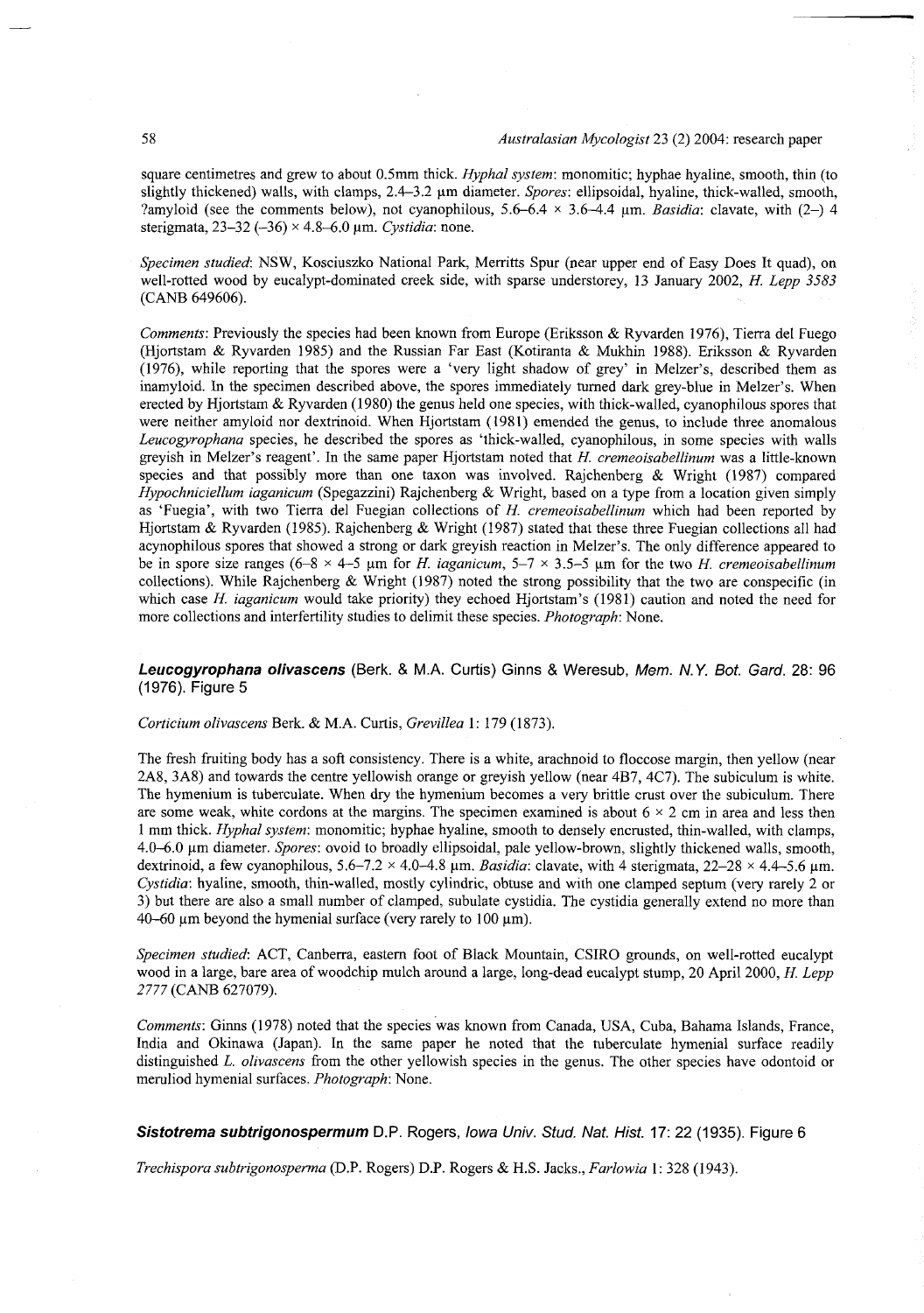### *Australasian Mycologist* 23 (2) 2004: research paper **1996 1997 1998 1998 1998 1999 1999 1999 1999 1999 1999 1999 1999 1999 1999 1999 1999 1999 1999 1999 1999 1999 1999 1999**

dia 213.<br>Ny

The delicate and very thin fruiting body looks like little more than a pale grey bloom on the substrate, spread over an area of about  $3 \times 1$  cm. When dry the fruiting body (on its pale substrate) is virtually invisible to the naked eye and is then best seen with a low power dissecting microscope. *Hyphal system:* monomitic; hyphae hyaline, clamped, 2.4-5.6 um in diameter. *Spores:* tetrahedral, hyaline, thin-walled, smooth, inamyloid, with sides from 3.6-4.4 um long. *Basidia*: urniform, with 6-8 sterigmata,  $14-20 \times 4.8-5.6$  um. *Cystidia*: none.

Specimen studied: TASMANIA, approx 15 km WNW of Maydena, forestry track off Gordon River Road, on bleached, very rotten wood in mixed forest, 8 April 2000, *H. Lepp 2740* (CANB 627041).

*Comments:* The species is widespread, being known from Europe (Eriksson et al 1984), North America (Ginns & Lefebvre 1993), Jamaica (Rogers 1944), Brazil (Rogers 1935), Reunion (Hjortstam & Larsson 1994) and Ethiopia (Hjortstam & Ryvarden 1996). Eriksson *et al* (1984) noted that the characteristic spores make this an easy species to identify. The combination of tetrahedral spores and 6-8 spored urniform basidia distinguishes this species from other corticioid fungi. *Photograph:* a photograph of the specimen cited above appears at: [http://www.anbg.gov.au/fungi/images-captions/sistotrema- s](http://www.anbg.gov.au/fungi/images-captions/sistotrema-)ubtrigonospermum -0181 .html.

*Thanatephorus fusisporus* (J. Schrot.) Hauerslev & P. Roberts, *Nordic J. Bot.* 16: 218 (1996). Figure 7

*Hypochnus fusisporus* J. Schrot. *in* Cohn, *Krypt.-Fl. Schlesien* 3(1): 416 (1888). *Zygodesmus limonisporus* Ellis & Everh., *Proc. Acad. Nat. Set Philadelphia* 43 : 87 (1891). *Coniophora vaga* Burt, Ann. Missouri Bot. Gard 4: 251 (1917). *Corticium fenestratum* Overholts, *Mycologia 26:* 510 (1934). *Uthatobasidium fusisporum* (J. Schröt.) Donk, *Fungus* 28: 22 (1958).

The insubstantial fruiting body is grey and farinose/arachnoid, imperfectly covering an area of about  $7 \times 3$  cm. *Hyphal system:* monomitic; hyphae hyaline, smooth, basal hyphae thick-walled (occasionally to 2  $\mu$ m but mostly about 1 µm) otherwise thin-walled, without clamps, 4.8-8.0 µm in diameter. *Spores*: citriform, biapiculate, hyaline, thin-walled, smooth, inamyloid, repetitive, 7.6-12 × 4.4-6.4 µm. *Basidia:* cylindric, with 4 sterigmata, 12-24 × 8.0-12 μm. *Cystidia*: none.

*Specimen studied:* NSW, Monumea Gap State Forest, approx. 7 km SE of Bogan Gate, on a long-dead, fallen *Callitris* sapling in *Callitris*/*Eucalyptus* forest, 7 November 2001, *H. Lepp 3354* (CANB 638070).

*Comments:* The species is widespread, with Roberts (1999) noting it from various European countries, the Ukraine, Canada, Greenland and the USA. He also comments on the great variability in spore size  $(4-18 \times 2.5-$ 9.5  $\mu$ m) and shape (from almost globose to oblong) but notes that there is always a distinct apical projection. *Photograph:* print - Breitenbach & Kränzlin (1986), captioned as *Hypochnus fusisporus*; web [http://www.cbs.knaw.nl/images/Images\\_CBSFungi/CD/0001/0002/Uthatobasidium\\_fusisporuml.jpg](http://www.cbs.knaw.nl/images/Images_CBSFungi/CD/0001/0002/Uthatobasidium_fusisporuml.jpg) 

#### *Xenasma pulverulentum* (Litsch.) Donk, *Fungus* 27 : 25 (1957). Figure 8

*Corticium pulverulentum* Litsch., *Osterr. Bot. Zeitschr.* 88: 112 (1939) *[non Corticium pulverulentum* (Lev.) Cooke, *Grevillea* 8: 89 (1880)].

*Ceratobasidium striisporum* Rick, *Lilloa* 9: 219 (1943).

*Peniophorapulverulenta* (Litsch.) H.S. Jacks., *Can. J. Res., C* 28: 532 (1950).

The collector's field notes about the fruiting body are as follows: 'Grey, corticioid fungus with no apparent development of an abhymenial surface. The hymenial surface is uniformly coloured (grey or olivaceous-grey with a powdery, whitish bloom), thin (less than 1 mm thick, the texture membranous or rubbery, not stiff or parchment-like in any way. Identity of substrate uncertain.' The colour photograph accompanying the collection shows an irregularly wrinkled to tuberculate hymenial surface, with some very short cordons. When dry the fruiting body is hard and cartilaginous. *Hyphal system:* monomitic; hyphae hyaline, smooth, 2.4-3.6  $\mu$ m in diameter, a few clamps seen. *Spores:* ellipsoidal, hyaline, thin to thickened walls, striate, inamyloid, 7.2-8.8 \* 4.0-5.2 um. The striations disappear in KOH. *Basidia:* cylindric, pleurobasidia with 4 sterigmata, approx. 16-2 0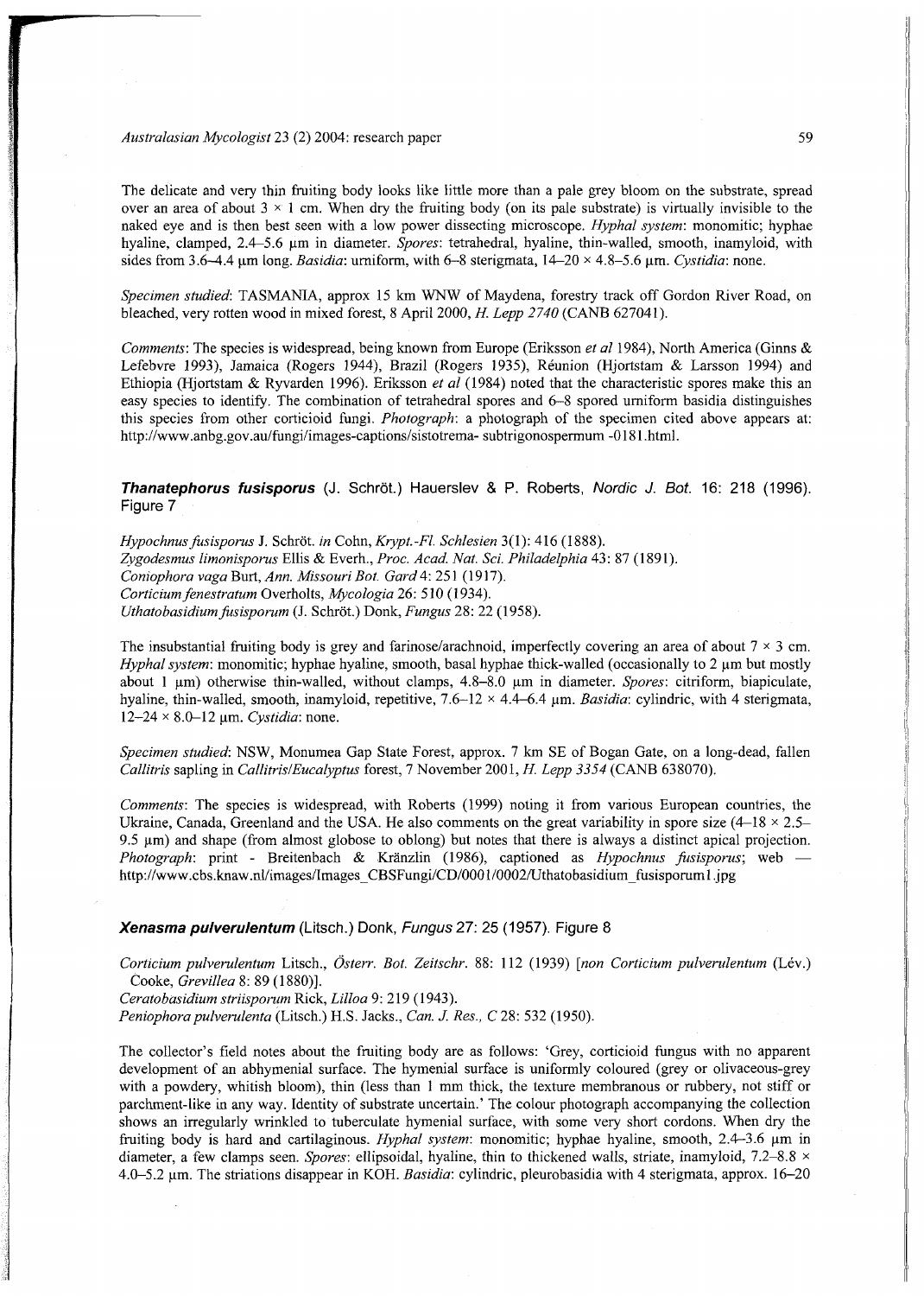$\times$  6-7  $\mu$ m (but not well seen). *Cystidia:* capitate, smooth, 10-25  $\mu$ m long, with the capitate apex to 4  $\mu$ m in diameter.

Specimen studied: TASMANIA, Warra Long Term Ecological Research Area, Manuka Road, on rotten wood, 2 November 2000, G. Gates, D. Ratkowsky & Z. Yuan 20001102C2 (CANB specimen not yet assigned a CANB number; part lodged in HO as HO520055).

*Comments:* When dry the hyphae agglutinate strongly, making it very difficult to separate them in a rehydrated sample. Hence I didn't satisfactorily observe all the microscopic features but, given the spores and cystidia, I have no doubt about the identification. This is a widely distributed species, known from New Zealand (McKenzi e *et al.* 2000), various European countries (Breitenbach & Kranzlin 1986, Hjortstam *et al* 1988, Jackson 1950, Zervakis *et al.* 2002), various North American locations (Ginns & Lefebvre 1993), Brazil (Roberts 1999), and Ethiopia, Argentina, Colombia, Venezuela , Reunion and Morocc o (Hjortstam & Ryvarden 1996).

Hjortstam, Larsson & Ryvarden (1988) commented that this species is 'Easily recognized by the striate spores and the capitate cystidia' though they then note the similar species, *Xenasma parvisporum* Pouzar. Pouzar (1982) noted that its smaller spores  $(4.5-5.5 \times 2.8-3.2 \mu m)$  differentiated it from the closely related X. *pulverulentum*. I have seen published descriptions of only European and North American specimens of *X. pulverulentum,* with spore sizes in the range 8-12  $\times$  4.5-6 µm. However, Hjortstam, Larsson & Ryvarden (1988) noted in passing that they had seen Iranian specimens with smaller spores,  $7.5 - 8.5 \times 4.5 - 5$  µm, which is similar to the range seen in the Tasmanian collection. Several authors note that older spores may sometimes be dextrinoid, but I saw no dextrinoid spores. *Photographs*: print Breitenbach & Kränzlin (1986); web <http://aphyllo.com/spe/images.asp?id=1590100&ch=A&mn=img>

#### **Acknowledgement s**

I thank Genevieve Gates and David Ratkowsky for sending me part of their *Xenasma* collection, along with field notes and a photograph; Tom May and Cheryl Grgurinovic for allowing early access to *Fungi of Australia*, *Volume 2B* (during the manuscript stage); Tom May for permitting the loan of specimens from MEL and for some bibliographic information; Fungimap for paying for my travel to Tasmania in April 2000 and the NSW National Parks and Wildlife Service for supporting my participation in the Snowy Mountains Biodiversity Blitz in January 2002. I am obliged to the referee's helpful comments, including the suggestion to include a history section.

### **References**

Berkeley, M.J. (1845). Decades of Fungi. Dec III–VII. Australian Fungi. *London Journal of Botany* 4, 42–73 (as reprinted on pp. 20-51 in Berkeley, M.J., *Decades of Fungi, Decas 1-62*, A. Asher & Co, Amsterdam, 1969).

Boidin, J. & Gilles, G. (2000). Basidiomycètes Aphyllophorales de l'île de La Réunion. XIX: le genre *Epithele* (Pat.) Pat. 1900. *Bulletin Mensuelde la Societe linneene deLyon* **69,** 193-198 .

Breitenbach, J. & Kränzlin, F. (1986). *Fungi of Switzerland, Volume 2*. Verlag Mykologia, Lucerne.

Brittlebank, C.C. (c. 1940). *Catalogue of Australian Fungi.* Published by the author.

Buchanan, P.K. (2001). Aphyllophorales in Australasia. *Australian Systematic Botany* **14,** 417-437 .

Cooke, M.C. (1892) Handbook of Australian Fungi. Williams & Norgate, London.

Cunningham, G.H. (1959). Hydnaceae of New Zealand, Part II--The Genus Odontia. Transactions of the Royal *Society of New Zealand* **86,** 65-103 .

Cunningham, G.H. (1963). The Thelephoraceae of Australia and New Zealand. New Zealand Department of *Scientific and Industrial Research Bulletin* **145,** 1-359.

Eriksson, J., Hjortstam, K. & Ryvarden, L. (1984). *The Corticiaceae of North Europe, Volume 7.* Fungiflora, Oslo.

Eriksson, J. & Ryvarden, L. (1976). *The Corticiaceae of North Europe, Volume 4.* Fungiflora, Oslo.

Ginns. J. (1978). *Leucogyrophana* (Aphyllophorales): identification of species. *Canadian Journal of Botany* **56,**  1953-1973 .

Ginns, J. (1998). How many species are there? *Folia Cryptogamica Estonica* 33, 29–33.

- Ginns, J. & Lefebvre, M.N. (1993). *Lignicolous Corticioid Fungi (Basidiomycota) of North America*. APS Press, St. Paul (= *Mycologia Memoir 19).*
- Greslebin, A.G. & Rajchenberg, M. (2000). The genus *Hyphodontia* in the Patagonian Andes forests of Argentina. *Mycologia* **92,** 155-1165 .